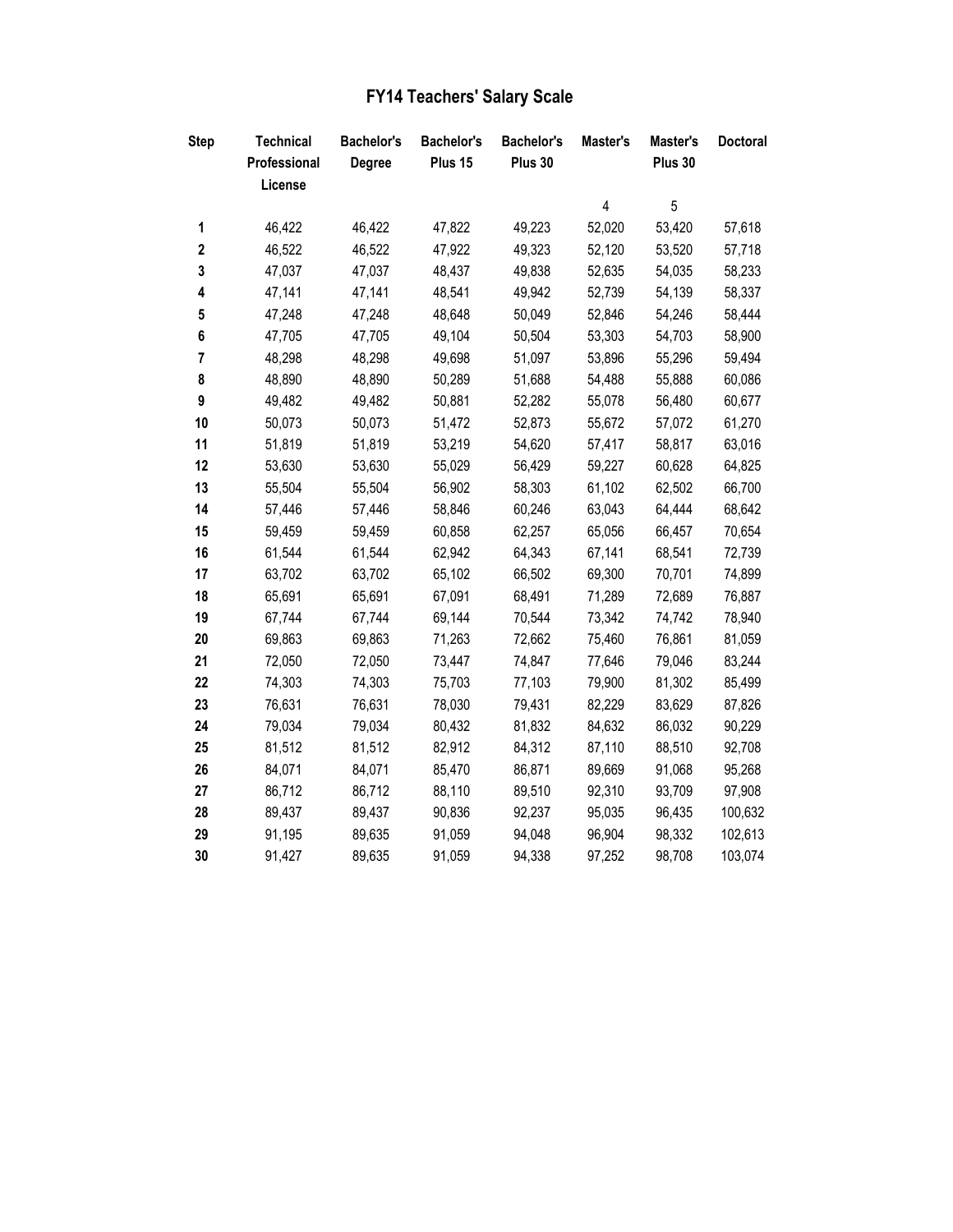## **FY14 Auxiliary Salary Scales**

These salary scales are shown together for presentation purposes only. The scales represent separate position responsibilities.

|              | <b>Psychologist</b>              | <b>Psychologist</b>              | <b>Substance Abuse</b>       |                 |  |
|--------------|----------------------------------|----------------------------------|------------------------------|-----------------|--|
| <b>STEP</b>  | <b>Social Worker</b>             | <b>Social Worker</b>             | <b>Prevention Specialist</b> | <b>Athletic</b> |  |
|              | <b>Educational Diagnostician</b> | <b>Educational Diagnostician</b> | <b>Social Worker</b>         | <b>Trainer</b>  |  |
|              | (12 Months)                      | (208 Days)                       | (198 DAYS)                   | (208 DAYS)      |  |
|              |                                  |                                  |                              |                 |  |
| 1            | 56,287                           | 51,414                           | 48,978                       | 45,176          |  |
| $\mathbf{2}$ | 56,387                           | 51,514                           | 49,078                       | 45,276          |  |
| 3            | 56,902                           | 52,029                           | 49,593                       | 45,791          |  |
| 4            | 57,006                           | 52,133                           | 49,698                       | 45,895          |  |
| 5            | 57,114                           | 52,241                           | 49,805                       | 46,002          |  |
| 6            | 57,669                           | 52,747                           | 50,286                       | 46,447          |  |
| 7            | 60,005                           | 54,878                           | 52,315                       | 48,314          |  |
| 8            | 62,443                           | 57,102                           | 54,429                       | 50,264          |  |
| 9            | 65,027                           | 59,460                           | 56,676                       | 52,331          |  |
| 10           | 67,568                           | 61,777                           | 58,883                       | 54,365          |  |
| 11           | 70,208                           | 64,185                           | 61,174                       | 56,478          |  |
| 12           | 72,952                           | 66,689                           | 63,560                       | 58,675          |  |
| 13           | 75,810                           | 69,296                           | 66,038                       | 60,957          |  |
| 14           | 78,407                           | 71,665                           | 68,292                       | 63,036          |  |
| 15           | 81,097                           | 74,120                           | 70,631                       | 65,190          |  |
| 16           | 83,878                           | 76,658                           | 73,049                       | 67,416          |  |
| 17           | 86,761                           | 79,287                           | 75,552                       | 69,720          |  |
| 18           | 89,317                           | 81,619                           | 77,773                       | 71,766          |  |
| 19           | 91,952                           | 84,023                           | 80,058                       | 73,873          |  |
| 20           | 94,661                           | 86,493                           | 82,410                       | 76,041          |  |
| 21           | 96,989                           | 88,618                           | 84,432                       | 77,904          |  |
| 22           | 99,374                           | 90,793                           | 86,507                       | 79,813          |  |
| 23           | 101,574                          | 92,802                           | 88,418                       | 81,573          |  |
| 24           | 103,576                          | 94,628                           | 90,156                       | 83,175          |  |
| 25           | 104,055                          | 94,928                           | 90,368                       | 83,246          |  |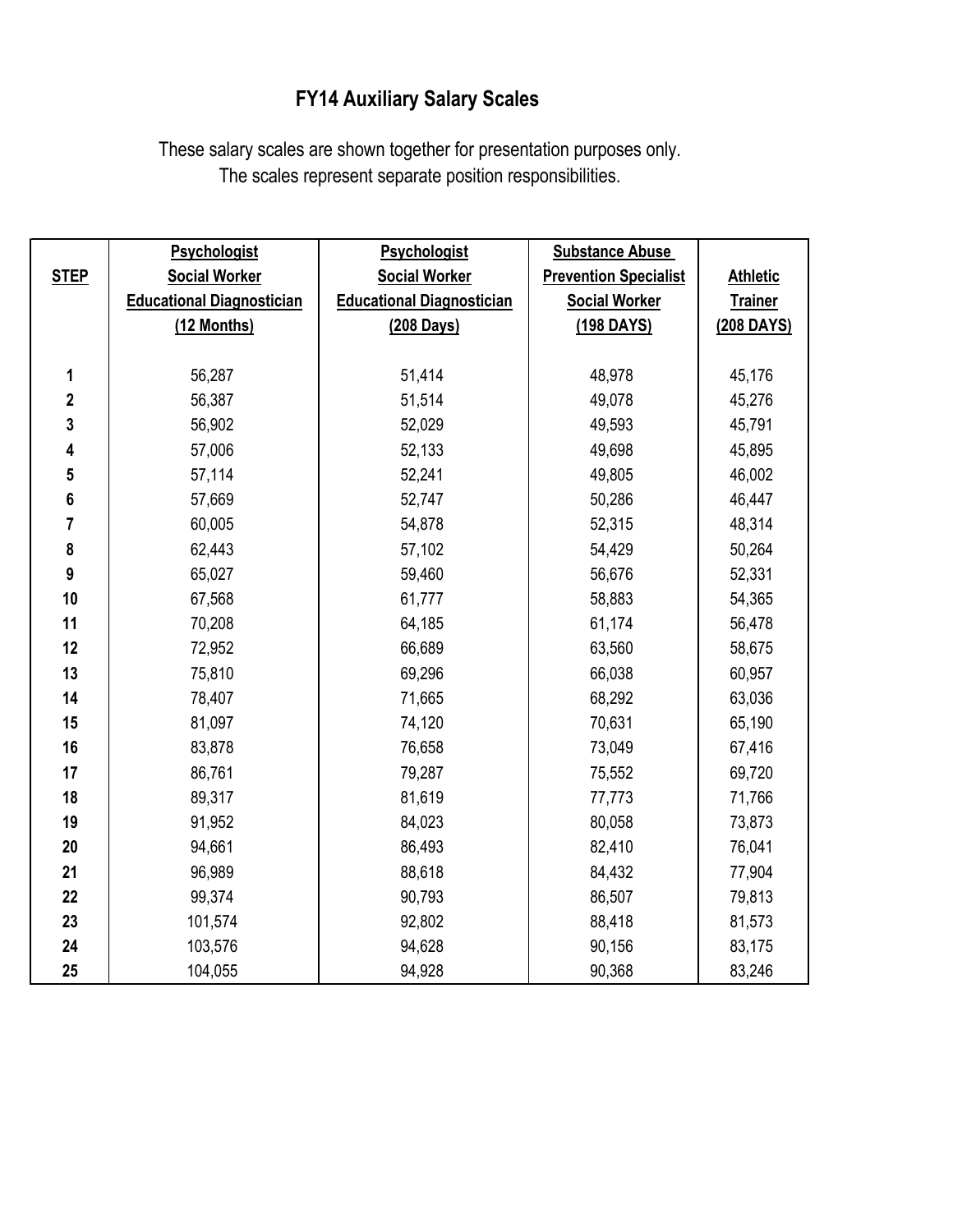## **FY14 Administrators' Salary Scale**

| <b>Step</b>  | Level 1 | Level 2 | Level 3 | Level 4 | Level 5 | Level 6 | Level 7 |
|--------------|---------|---------|---------|---------|---------|---------|---------|
| 1            | 73,303  | 78,382  | 83,818  | 89,634  | 95,855  | 102,515 | 109,639 |
| $\mathbf{2}$ | 73,403  | 78,482  | 83,918  | 89,734  | 95,955  | 102,615 | 109,739 |
| 3            | 73,918  | 78,997  | 84,433  | 90,249  | 96,470  | 103,130 | 110,254 |
| 4            | 74,022  | 79,101  | 84,537  | 90,353  | 96,574  | 103,234 | 110,358 |
| 5            | 74,129  | 79,208  | 84,644  | 90,460  | 96,681  | 103,341 | 110,465 |
| 6            | 74,854  | 79,986  | 85,475  | 91,349  | 97,634  | 104,359 | 111,554 |
| 7            | 77,053  | 82,338  | 87,992  | 94,041  | 100,276 | 107,185 | 114,578 |
| 8            | 79,317  | 84,761  | 90,584  | 96,816  | 102,991 | 110,091 | 117,686 |
| 9            | 81,650  | 87,256  | 93,255  | 99,673  | 105,780 | 113,075 | 120,880 |
| 10           | 84,053  | 89,827  | 96,006  | 102,616 | 108,645 | 116,142 | 124,161 |
| 11           | 86,528  | 92,475  | 98,840  | 105,649 | 111,591 | 119,293 | 127,532 |
| 12           | 89,076  | 95,203  | 101,757 | 108,772 | 114,615 | 122,531 | 130,996 |
| 13           | 91,703  | 98,012  | 104,763 | 111,989 | 117,725 | 125,857 | 134,555 |
| 14           | 94,408  | 100,905 | 107,861 | 115,301 | 120,919 | 129,275 | 138,214 |
| 15           | 97,191  | 103,887 | 111,048 | 118,714 | 124,202 | 132,787 | 141,971 |
| 16           | 100,061 | 106,956 | 114,333 | 122,227 | 127,573 | 136,396 | 145,833 |
| 17           | 103,018 | 110,119 | 117,717 | 125,848 | 131,039 | 140,104 | 149,800 |
| 18           | 106,061 | 113,376 | 121,201 | 129,577 | 134,600 | 143,914 | 153,877 |
| 19           | 108,150 | 115,611 | 123,595 | 132,138 | 137,260 | 146,761 | 156,923 |
| 20           | 108,722 | 116,332 | 124,476 | 133,188 | 138,414 | 148,105 | 158,470 |